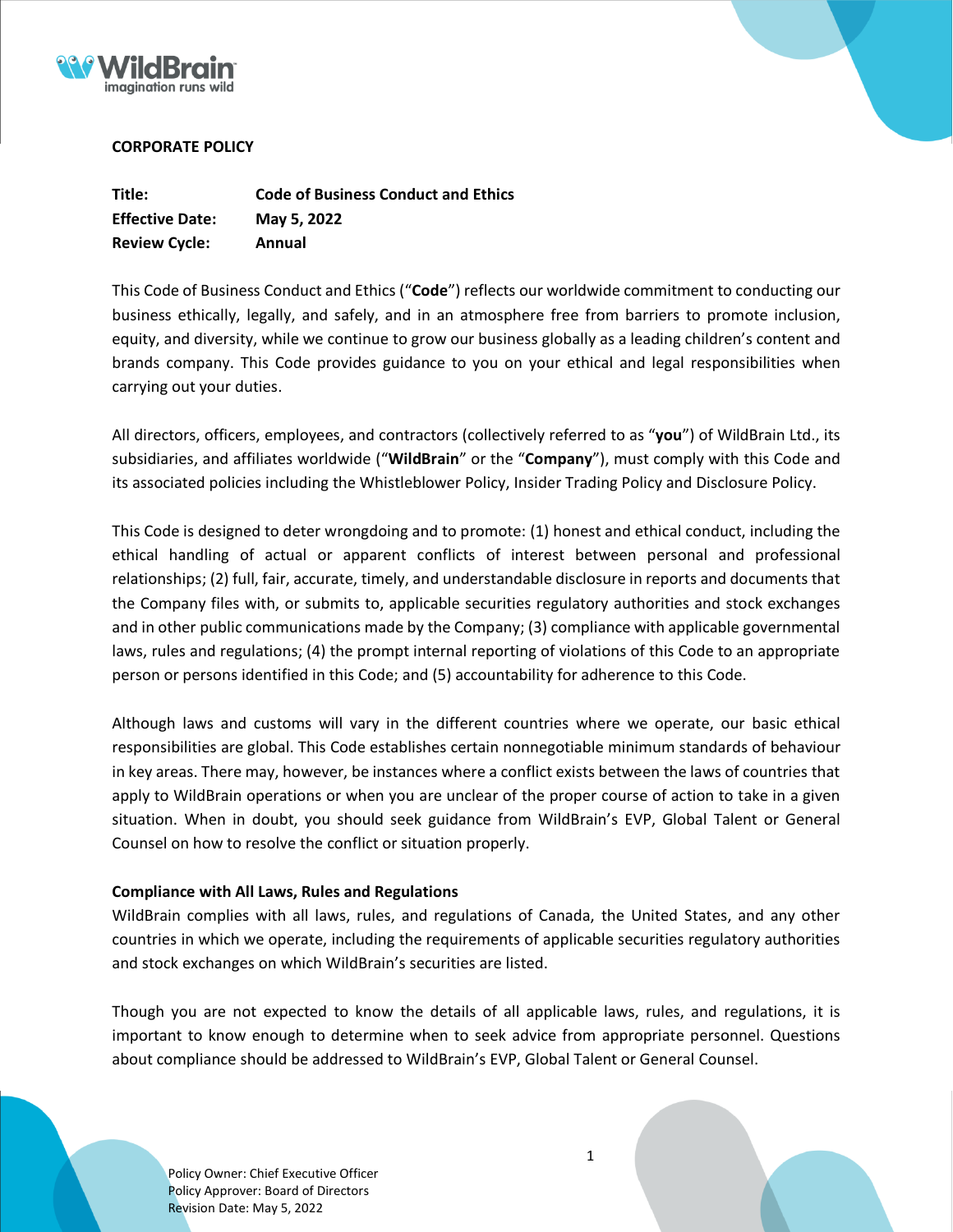

# **Corporate Opportunities**

You are prohibited from taking opportunities using WildBrain property, information, or their position with WildBrain for personal gain (or for the benefit of friends or family members). You are also prohibited from competing with the Company and owe a duty to the Company to advance the legitimate interests of the Company when the opportunity to do so arises.

# **Conflict of Interest**

You must avoid situations where personal interests could interfere, or appear to interfere, with their duties and responsibilities to or the interests of WildBrain. A conflict of interest may occur where involvement in any activity impairs or prevents you from performing your duties properly for WildBrain, or creates, or appears to create a situation which affects your judgment or ability to act in the best interests of WildBrain.

Examples of such conflicts could include, but are not limited to, you or any immediate family member:

- accepting outside employment with, or accepting personal payments from, any organization which does business with WildBrain or is a competitor of WildBrain;
- accepting gifts from, or giving gifts to, vendors or clients dealing with WildBrain that have a monetary value, such as cash, securities, or loans, or that may compromise the ability to make a fair and objective business decision and are outside the normal course of a business relationship;
- competing with WildBrain for the purchase or sale of property, services or other interests or taking advantage of an opportunity in which WildBrain has an interest;
- having a financial interest in a firm which does business with WildBrain; and
- having an interest in a transaction involving WildBrain or a customer, business partner or supplier of WildBrain (not including routine investments in publicly traded companies).

Whether or not a conflict of interest exists or will exist can be unclear. If you have questions about a potential conflict of interest or become aware of an actual or potential conflict, you should discuss the matter with, and seek a determination and prior authorization or approval from, WildBrain's EVP, Global Talent or General Counsel.

If you are a director or officer, you must seek a determination and prior approval of potential conflicts of interest from the Board of Directors.

# **Intellectual Property**

Intellectual property of WildBrain has important commercial value and includes copyrights, trademarks, trade names, patents, and trade secrets. You are responsible for safeguarding WildBrain's intellectual property, keeping it confidential and not disclosing or using it, except as permitted. You are committed to the same responsibility for the intellectual property rights of others and shall not violate the rights of any third party.

Policy Owner: Chief Executive Officer Policy Approver: Board of Directors Revision Date: May 5, 2022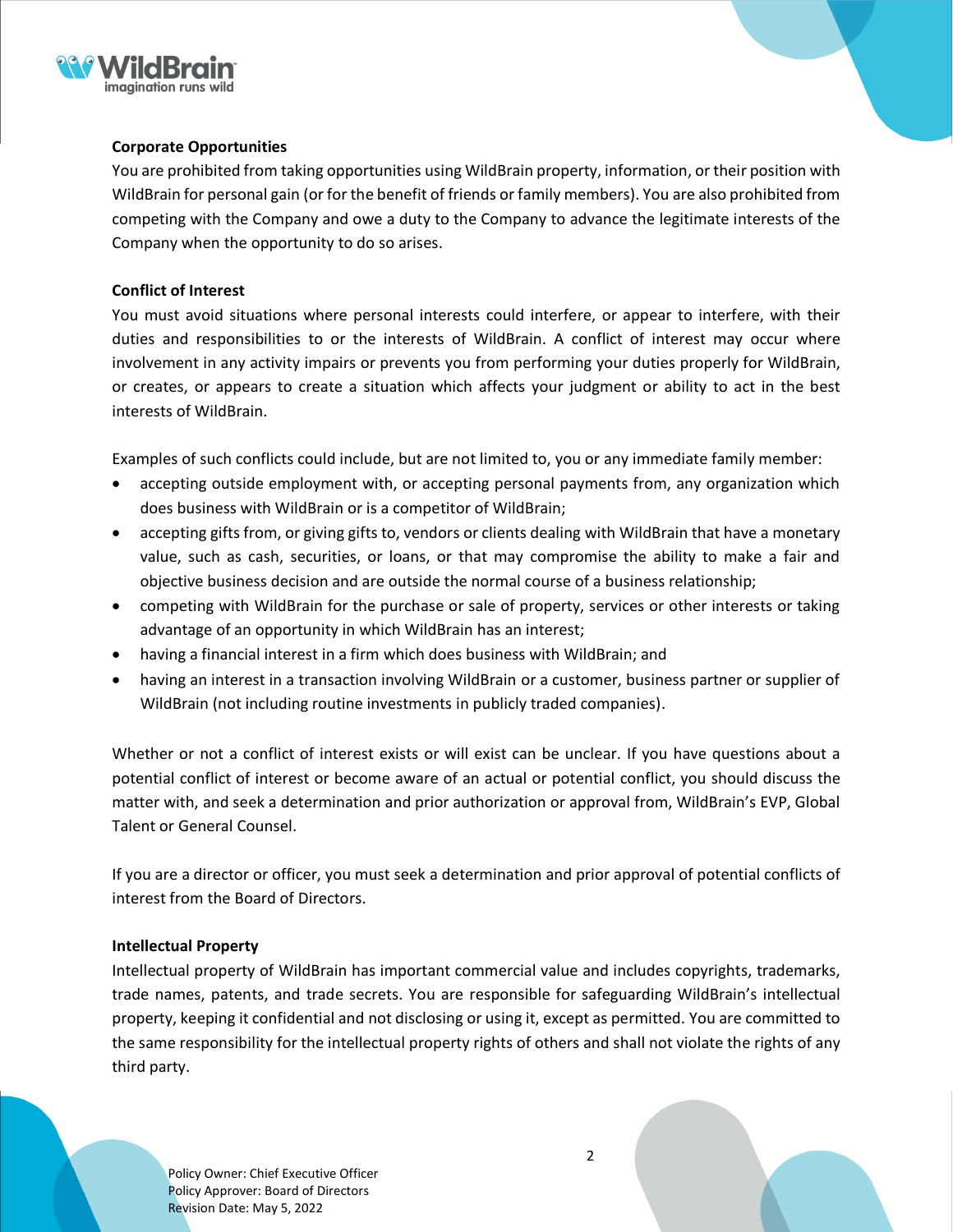

All forms of intellectual property conceived, conceptualized, authored, created, or made by you in the course of your employment or contract with WildBrain is intellectual property exclusively owned by WildBrain.

# **Insider Trading**

You and others who are in a "special relationship" with WildBrain including (but not limited to) friends, relatives, and associates ("insiders") may from time to time become aware of material, non-public information such as corporate developments or plans that may affect the value of WildBrain's securities ("inside information"). While you are encouraged to become a shareholder on a long-term investment basis, insiders are prohibited from using inside information for personal profit and must not take advantage of inside information by trading while aware of such inside information or providing inside information to others or encouraging or recommending that others trade in WildBrain securities while in possession of insider information.

If you are unsure whether information has been publicly disclosed, you should consult the General Counsel before engaging in any transaction involving WildBrain securities. For additional guidance, please refer to our Disclosure Policy and Insider Trading Policy.

## **Confidentiality and Disclosure**

Confidential information consists of any information that is not public information, whether relating to WildBrain or any other person or company involved in the Company's business (whether customers, suppliers, partners, or otherwise), and should not be discussed with anyone outside the organization. Confidential information includes intellectual property, business and marketing plans, consumer insights, production ideas, designs, databases, records, salary information and any non-public financial or other data. Subject to and in accordance with any confidentiality agreements entered into with the Company and subject to the requirements of applicable laws, you must not disclose confidential information or otherwise breach any obligations relating to confidential information.

You must not speak on behalf of WildBrain unless authorized to do so and must comply with our Disclosure Policy and Insider Trading Policy. Confidentiality obligations remain in effect even beyond termination of employment, service agreements or Board of Directors appointments with WildBrain.

Nothing in this section of the Code should be interpreted as restraining your ability to report suspected wrongdoing in accordance with the Whistleblower Policy.

#### **Competition and Fair Dealing**

WildBrain seeks to outperform our competition fairly and honestly, through superior performance, in full compliance with all applicable laws of the jurisdictions in which we do business or to which we are subject. We obtain information about other companies and organizations, including competitors, through ethical and legitimate means. We also prohibit making false or deceptive statements about our competitors and giving or accepting kickbacks, bribes, inappropriate gifts, and other matters as described under the Conflict of Interest section in this Code.

Policy Owner: Chief Executive Officer Policy Approver: Board of Directors Revision Date: May 5, 2022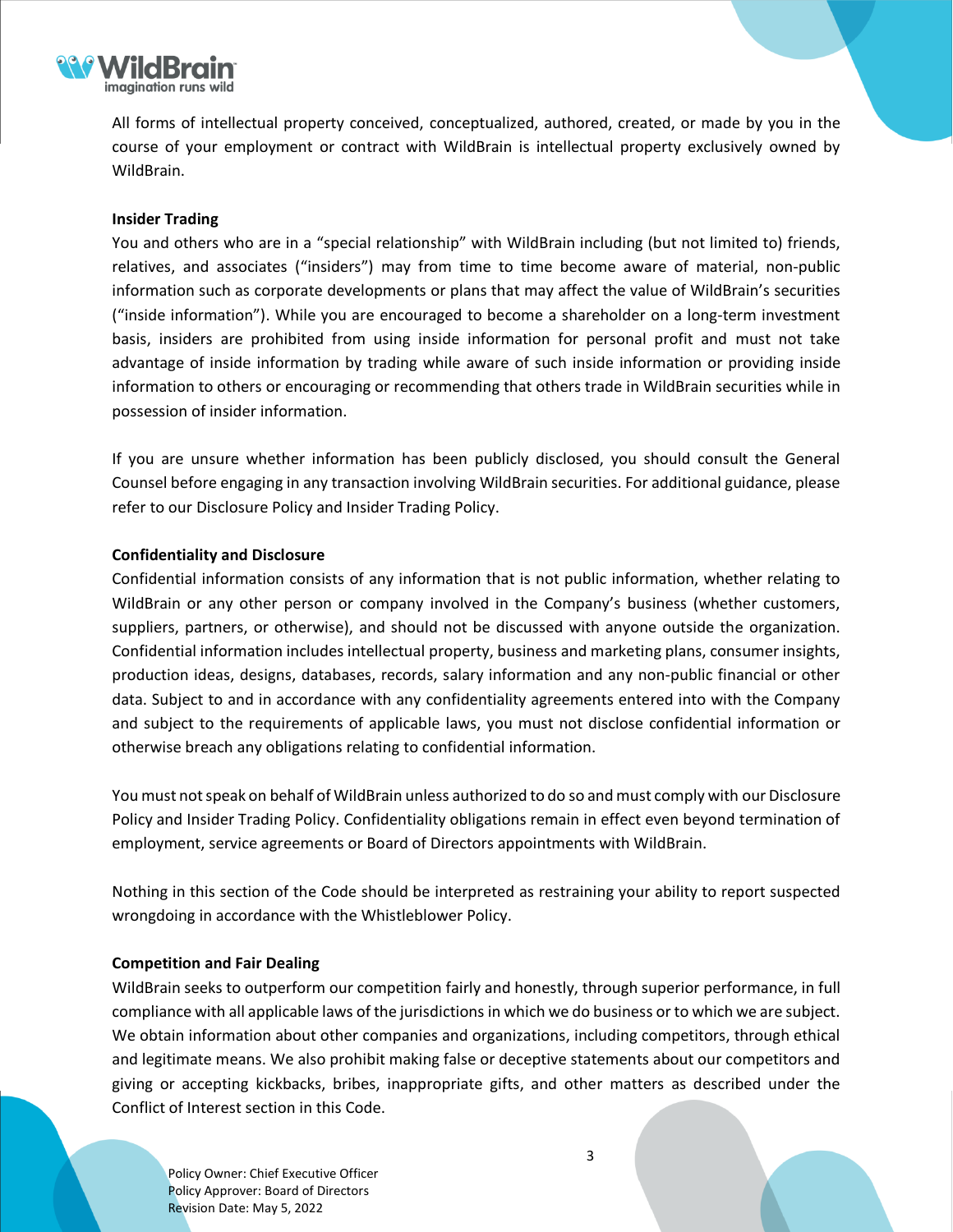

Our long-term reputation and business viability depend upon our ability to develop and provide high quality productions. We strive to build lasting relationships with our customers and business partners through superior delivery and execution and honest sales and marketing, in full compliance with applicable advertising laws and standards. We are committed to advertising and marketing that is truthful, non-deceptive, fair, and backed up by evidence before making advertising claims.

You should endeavour to respect the rights of, and deal fairly with, our customers, suppliers, partners, service providers, competitors, employees, securityholders and any other stakeholders; and to not take unfair advantage of anyone through manipulation, concealment, abuse of privileged information, misrepresentation of facts, or any other unfair or illegal business practices.

## **Accuracy of Books and Company Records**

Company records must be kept and maintained to fulfill all applicable legal requirements. Recording and reporting information, including information related to operations, environment, health, safety, training, human resources, and financial matters, must be done honestly, accurately and with care.

At WildBrain, we understand that our books and records must reflect in reasonable detail its transactions in a timely, fair, and accurate manner to, among other things, permit the preparation of accurate financial statements in accordance with generally accepted accounting principles and maintain recorded accountability for assets and liabilities. The accuracy of asset and liability records must be maintained by comparing the records to the existing assets and liabilities at reasonable intervals and taking appropriate action with respect to any differences. All business transactions that you have participated in must be properly authorized, properly recorded and supported by accurate documentation in reasonable detail.

#### **Accounting, Auditing or Disclosure Concerns**

As a public company, WildBrain is required to provide full, fair, accurate, timely and understandable disclosure in reports and documents that are filed with, or submitted to, applicable securities regulatory authorities and stock exchanges, as well as in other public communications that we make. All persons responsible for the preparation of WildBrain's public disclosures (financial and non-financial), or who provide information as part of the process, must ensure that disclosures are prepared and information is provided honestly, accurately and in compliance with our disclosure controls and procedures and internal control over financial reporting. For additional guidance, please refer to our Disclosure Policy.

Anyone with concerns or complaints regarding questionable accounting, auditing or disclosure matters involving WildBrain is encouraged to submit those concerns or complaints (anonymously, confidentially, or otherwise) to the Audit and Risk Management Committee of the Board of Directors or otherwise in accordance with the Whistleblower Policy. All submissions will (subject to duties arising under applicable law, regulations, and legal proceedings) be treated confidentially. Please refer to the [Whistleblower](https://www.wildbrain.com/whistleblower-policy) Policy for more guidance.

Policy Owner: Chief Executive Officer Policy Approver: Board of Directors Revision Date: May 5, 2022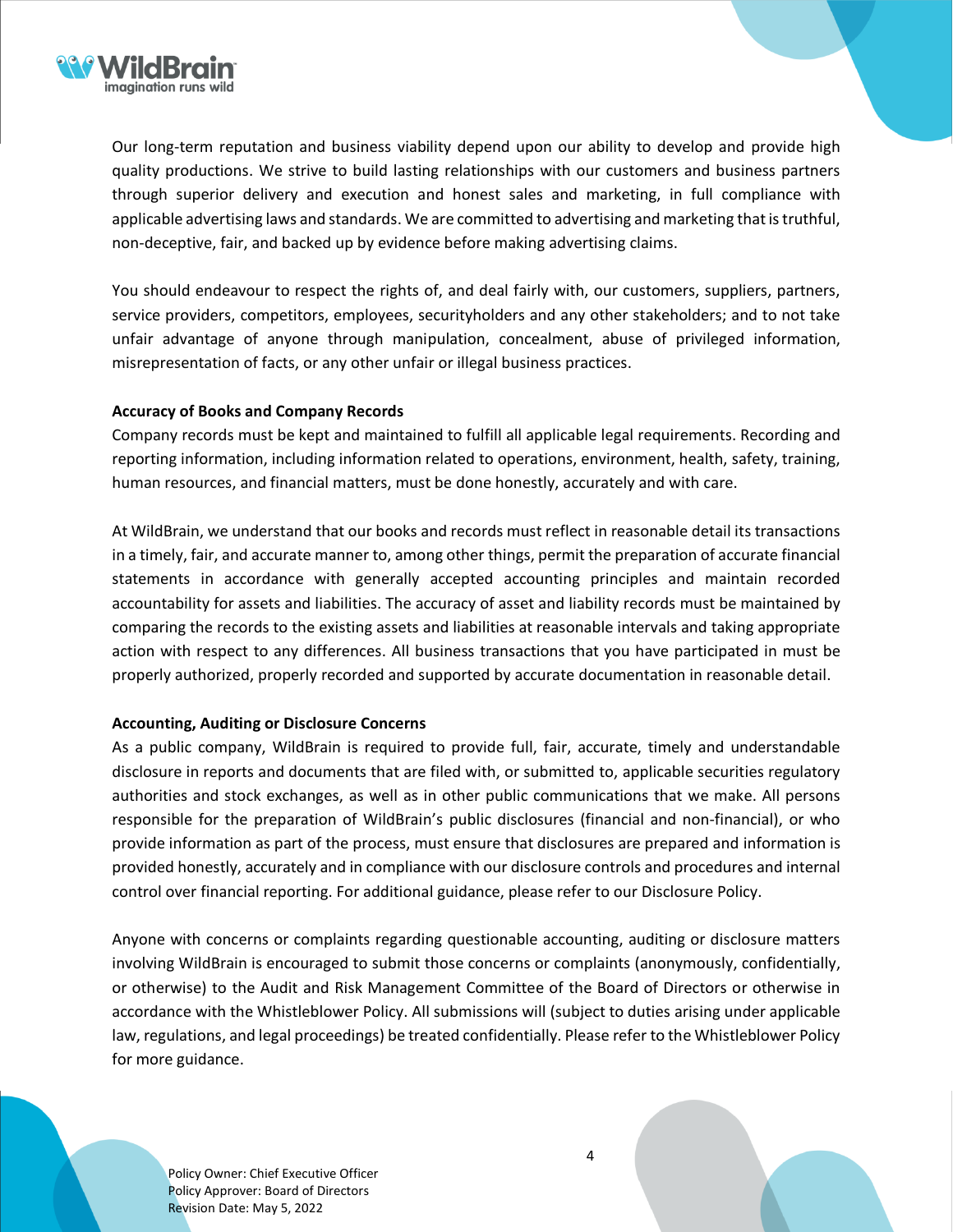

## **Fraud and other Similar Irregularities**

We insist on honesty and are committed to protecting the Company's revenue, property, information, and other assets of the Company. You must never misappropriate funds, property, or other assets, or knowingly assist another individual to do so. You must protect WildBrain's property from loss, damage, misuse, waste, theft, fraud, embezzlement, and destruction. These obligations cover both tangible and intangible assets, including intellectual property, know-how, confidential or proprietary information and information systems. All transactions undertaken on behalf of the Company must be authorized in accordance with Company policies and must be documented accurately. You will only claim those expenses that are eligible for reimbursement and will not use their corporate credit card for personal expenses, in accordance with WildBrain's Expense Reimbursement Guidelines and Travel Policy.

We have zero-tolerance for fraudulent activities and fully investigate any suspected acts of fraud, misappropriation, or other similar irregularity. In such instances, WildBrain will pursue every reasonable effort, including court-ordered restitution, to obtain recovery of WildBrain's losses from the offender or other appropriate sources. Any person who has knowledge of an occurrence of fraud or has reason to suspect that a fraud has occurred, must immediately notify their supervisor or company contact or may report their suspicions in accordance with WildBrain's Whistleblower Policy.

## **External Communications and Social Media**

You must protect WildBrain's business interests and reputation when communicating to external parties through live discussions, traditional and social media, or other avenues. You must refrain from responding to external inquiries on WildBrain's behalf. Only designated spokespersons of the Company as set out in the Disclosure Policy are authorized to respond to inquiries from the financial community and the media.

The Company recognizes social media as an avenue for you to share your opinions and experiences. Social media includes internal and external websites, blogs, chat rooms, platforms and other on-line forms of communication used to share informally and/or develop contacts. You should use your best personal and professional judgment when using social media and ensure your use is aligned with Company policies including our Social Media Policy.

#### **Health and Safety**

WildBrain is committed to providing a safe, secure, positive, and healthy working environment for all, in full compliance with applicable laws, government codes, standards and regulations in all jurisdictions in which it does business or to which it is subject. You are expected to comply with all applicable health and safety-related laws and regulations and Company policies. You should immediately report any unsafe or hazardous conditions or materials, injuries, and accidents connected with our business and any activity that compromises Company security to their supervisor. You must not work under the influence of any substances that would impair your safety or the safety of others. While working remotely, it is your responsibility to ensure you are working in a healthy work environment and should continue to comply with all applicable health and safety-related laws and regulations and Company policies.

#### **Respect in the Workplace**

Policy Owner: Chief Executive Officer Policy Approver: Board of Directors Revision Date: May 5, 2022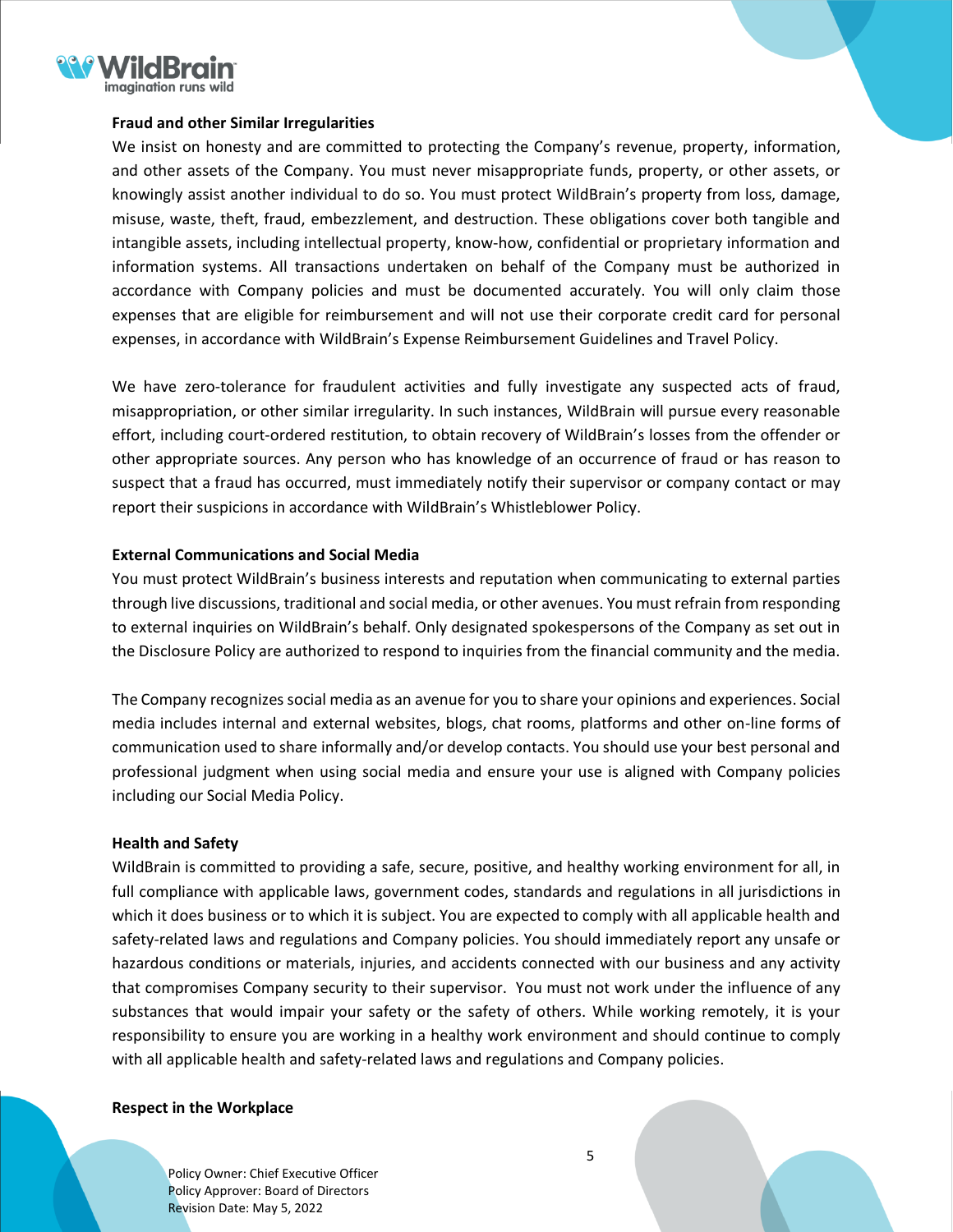

WildBrain's employment decisions will be based on reasons related to our business, such as job performance, individual skills and talents, and other business-related factors. WildBrain is dedicated to recruiting and retaining a qualified workforce. By valuing a diverse workforce, WildBrain is committed to hiring practices and development opportunities that are fair, equitable, and inclusive. All applicable national, provincial, state, or other local employment laws must be adhered to.

WildBrain recognizes a shared responsibility on behalf of all directors, officers, employees, and contractors to exercise the basic principles of fairness, respect, and dignity in all working relationships. We do not tolerate unlawful workplace conduct, including discrimination, intimidation, or harassment. All threats or acts of physical violence or intimidation are prohibited. We practice the principle of equal employment opportunity without regard to race, religion, national origin, gender, sexual orientation, age, physical disability, political affiliation, or other protected ground. We prohibit all abusive or harassing conduct by our directors, officers, employees, and contractors toward others, such as unwelcome sexual advances, comments based on ethnicity, religion or race, or other non-business, personal comments or conduct that make others uncomfortable in their employment with us. We encourage and expect you to report harassment or other inappropriate conduct as soon as it occurs.

# **Inclusion, Equity, and Diversity**

WildBrain is dedicated to providing an atmosphere free from barriers to promote inclusion, equity, and diversity. We strive to reflect and honour the diversity of all employees, stakeholders, and communities in which we operate. It is the policy of WildBrain to foster an environment that respect people's dignity, ideas, and beliefs, thereby striving towards equity and diversity throughout the organization. Our commitment is reflected in our work environments which we endeavour to ensure are inclusive and centred around belonging and equal opportunities for all employees.

For additional guidance, please refer to WildBrain's Inclusion and Diversity in the Workplace Policy.

# **Drugs and Alcohol**

The use, possession, distribution, offering or sale of illicit drugs, illicit paraphernalia, or non-prescribed drugs for which a prescription is legally required, while on Company business or on Company premises (including Company vehicles) is forbidden.

The use, distribution, offering or sale of alcohol or cannabis on WildBrain's premises (including Company vehicles) is prohibited, except when alcohol is served at a Company-sanctioned function.

# **Acceptable Use of WildBrain's Systems and Assets**

WildBrain's corporate assets including information, data, information system assets, office equipment, telecommunications tools such as telephone, cellular phones, facsimile, internet and e-mail, vehicles, tools and supplies, facilities and services are provided for authorized business purposes. Use of these assets imposes certain responsibilities and obligations on you. Usage must be ethical and honest with a view to preserve and respect WildBrain's confidential information and intellectual property and security systems as well as the personal privacy of all directors, officers, employees and contractors and freedom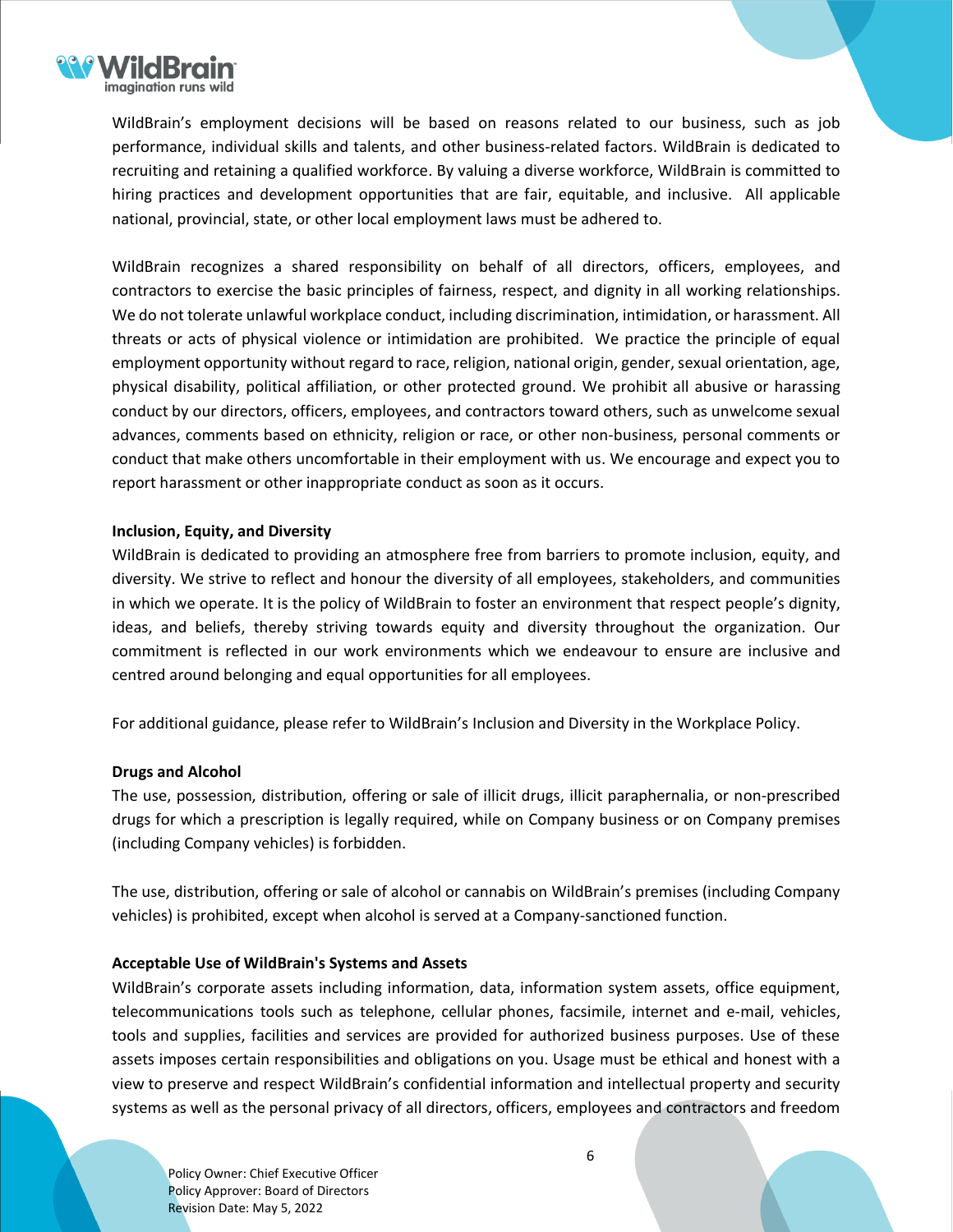

of others from intimidation, harassment, or unwanted annoyance. Please also refer to our Information Security and Acceptable Use Policy for guidance on acceptable use of technology.

## **Privacy**

WildBrain, and companies and individuals authorized by WildBrain, collect, and maintain personal information that relates to your employment, including compensation, medical and benefit information. WildBrain follows procedures to protect information wherever it is stored or processed, and access to your personal information is restricted. Your personal information will only be released to outside parties in accordance with WildBrain's policies and applicable legal requirements. Those who have access to personal information must ensure that personal information is not disclosed in violation of WildBrain's policies or practices or applicable legal requirements.

## **Living our Commitment to the Code**

You are personally accountable for learning, endorsing, and promoting this Code and applying it to your own conduct and field of work. You are asked to review this Code, to confirm on an annual basis, through written or electronic declaration, that you understand your individual responsibilities and to acknowledge you conform to the requirements of the Code. When in doubt about the interpretation or application of a particular policy, you should seek assistance from their manager, WildBrain's EVP, Global Talent or the General Counsel.

## **Reporting Concerns and Enforcement**

Anyone who has a concern about what constitutes ethical conduct or whether a certain course of action violates the Code is expected to raise the concern immediately with their direct supervisor, local Talent representative, EVP, Global Talent, one of WildBrain's senior executive officers or the Company's internal auditor or otherwise in accordance with the Whistleblower Policy. Any actual, possible, or suspected violation must be reported immediately to the above individuals or through our Whistleblower Helpline. Alleged violations by directors or executive officers will be reported to and investigated by the Audit Committee of the Board of Directors. The Company will ensure prompt and consistent action against violations of this Code. Upon receipt of a determination that there has been a violation of this Code, the Board of Directors (at least in the case of violations by a director or executive officer of the Company), the Audit and Risk Management Committee of the Board of Directors, or the General Counsel, as appropriate, will take such preventative or disciplinary action as it deems appropriate, including, but not limited to, reassignment, demotion, termination of employment or contract forservices, and, in the event of criminal conduct or other serious violations of the law, notification of appropriate governmental authorities. You are expected to cooperate in any internal investigation of a violation of this Code.

#### **Protection Against Retaliation**

WildBrain will not tolerate retaliation against individuals (whether directors, officers, employees, contractors or other third parties) who report violations of this Code. Every supervisor has the responsibility to create an environment in which directors, officers, employees, and contractors can raise business conduct concerns or violations under this Code without fear of retaliation. Any individual who believes retaliation has occurred should contact the Whistleblower Helpline immediately.

Policy Owner: Chief Executive Officer Policy Approver: Board of Directors Revision Date: May 5, 2022